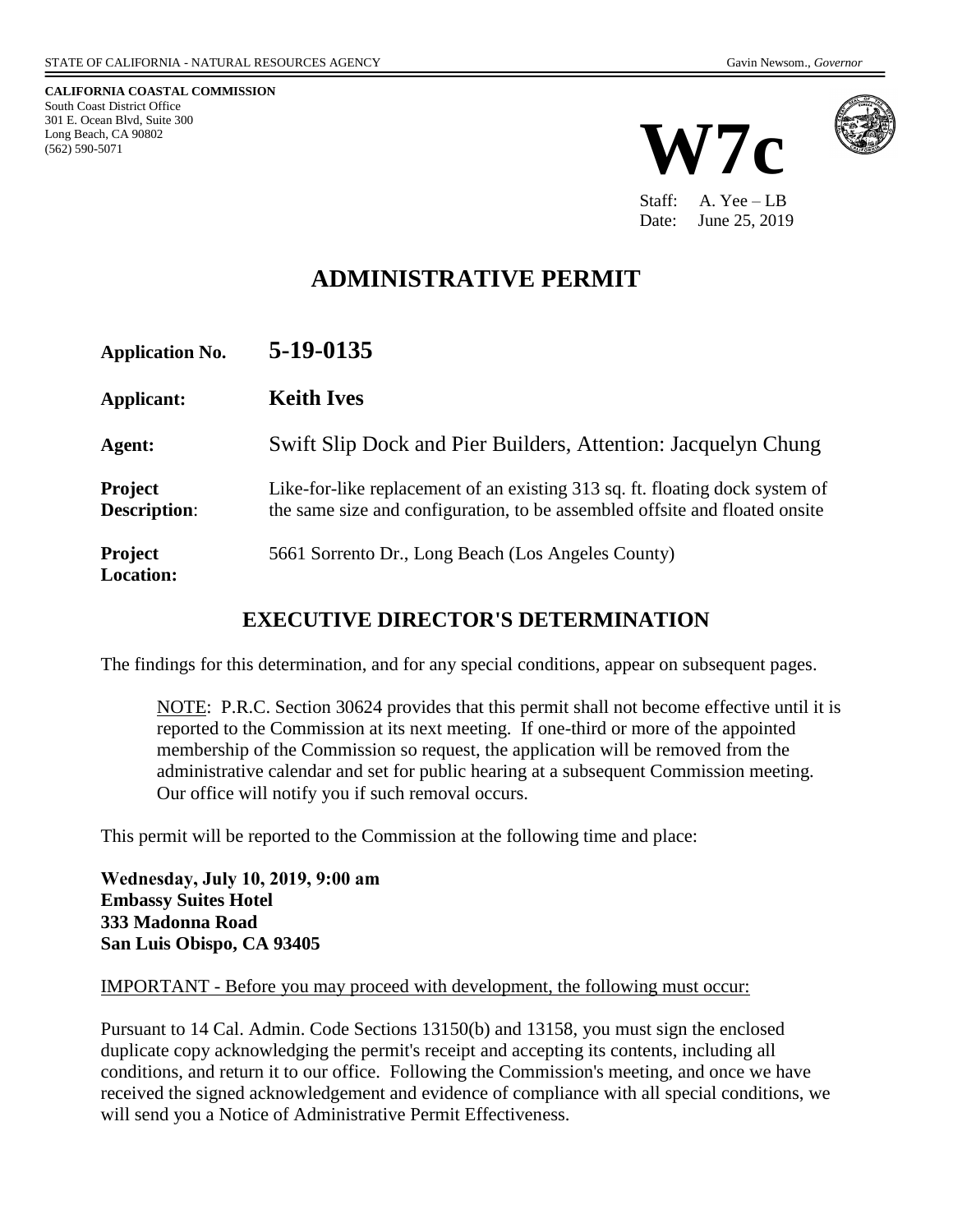#### **BEFORE YOU CAN OBTAIN ANY LOCAL PERMITS AND PROCEED WITH DEVELOPMENT, YOU MUST HAVE RECEIVED BOTH YOUR ADMINISTRATIVE PERMIT AND THE NOTICE OF PERMIT EFFECTIVENESS FROM THIS OFFICE.**

JOHN AINSWORTH Executive Director

By: Alexander Yee Title: Coastal Program Analyst

### **STANDARD CONDITIONS**

This permit is granted subject to the following standard conditions:

- 1. **Notice of Receipt and Acknowledgment.** The permit is not valid and development shall not commence until a copy of the permit, signed by the permittee or authorized agent, acknowledging receipt of the permit and acceptance of the terms and conditions, is returned to the Commission office.
- 2. **Expiration.** If development has not commenced, the permit will expire two years from the date the Commission voted on the application. Development shall be pursued in a diligent manner and completed in a reasonable period of time. Application for extension of the permit must be made prior to the expiration date.
- 3. **Interpretation.** Any questions of intent or interpretation of any term or condition will be resolved by the Executive Director or the Commission.
- 4. **Assignment.** The permit may be assigned to any qualified person, provided assignee files with the Commission an affidavit accepting all terms and conditions of the permit.
- 5. **Terms and Conditions Run with the Land.** These terms and conditions shall be perpetual, and it is the intention of the Commission and the permittee to bind all future owners and possessors of the subject property to the terms and conditions.

### **SPECIAL CONDITIONS: SEE PAGES FIVE THROUGH NINE.**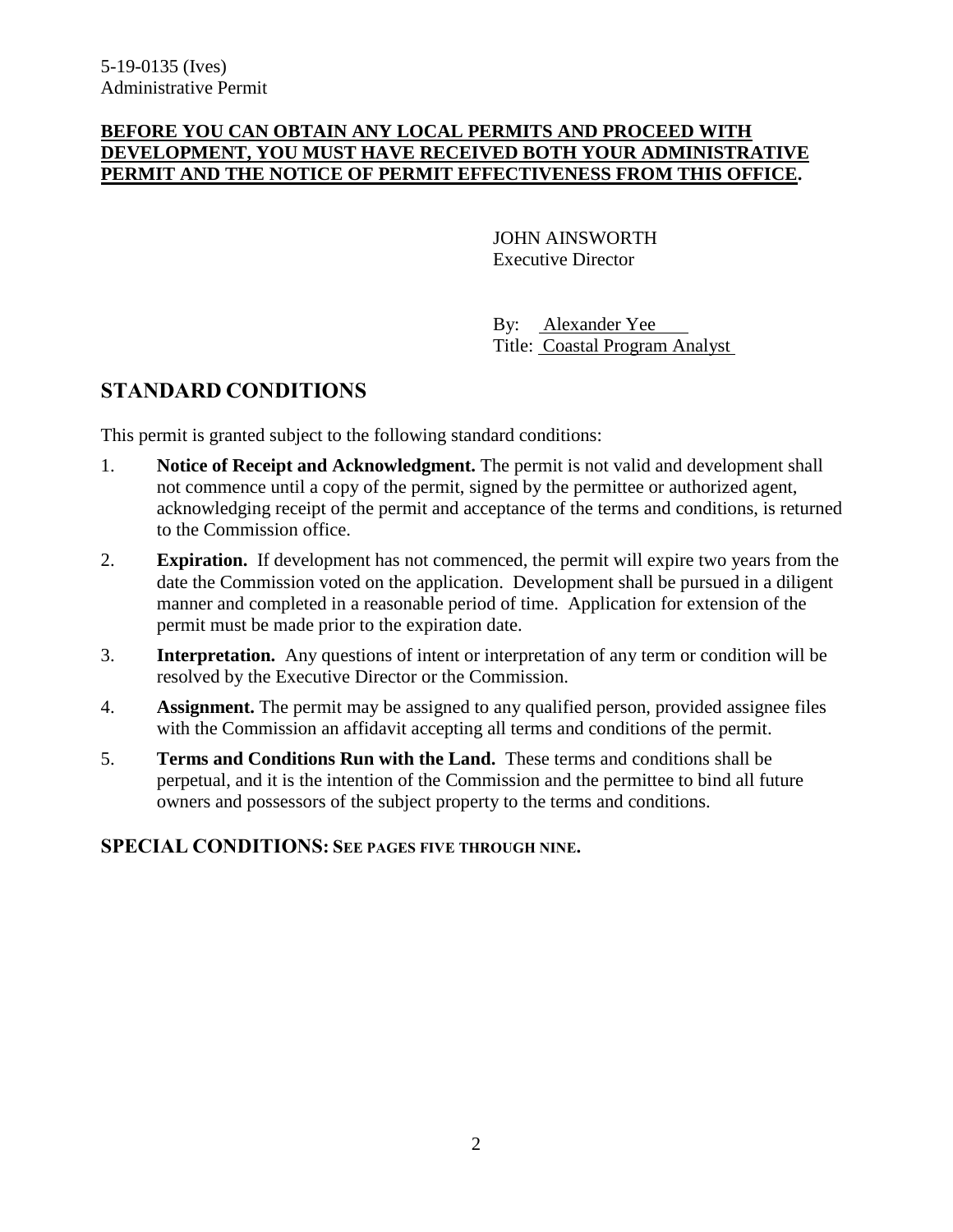### **EXECUTIVE DIRECTOR'S DETERMINATION (continued):**

The Executive Director hereby determines that the proposed development is a category of development, which, pursuant to PRC Section 30624, qualifies for approval by the Executive Director through the issuance of an Administrative Permit. Subject to Standard and Special Conditions as attached, said development is in conformity with the provisions of Chapter 3 of the Coastal Act of 1976 and will not have any significant impacts on the environment within the meaning of the California Environmental Quality Act. If located between the nearest public road and the sea, this development is in conformity with the public access and public recreation policies of Chapter 3.

## **FINDINGS FOR EXECUTIVE DIRECTOR'S DETERMINATION**

### **A. PROJECT DESCRIPTION**

The applicant is proposing to remove and replace the existing dock float, gangway, and pier platform associated with the single family residence at 5661 Sorrento for private recreational use (**[Exhibit 1](https://documents.coastal.ca.gov/reports/2019/7/W7c/W7c-7-2019-exhibits.pdf)**). The existing 313 sq. ft. dock float and 57 sq. ft. gangway are associated with a singlefamily residence for private use. The proposed dock float and gangway are a like-for-like replacement of the same size, configuration, and location (**[Exhibit 2](https://documents.coastal.ca.gov/reports/2019/7/W7c/W7c-7-2019-exhibits.pdf)**). No changes are proposed to the existing 200 sq. ft. pier platform. The development authorized by this permit is private use of State Tidelands. **Special Condition 6** requires the applicant to participate in a dock float and pier lease program, should the City of Long Beach implement a lease program for Alamitos Bay.

Eelgrass and *Caulerpa taxifolia* surveys were conducted on October 26, 2018 by Dive Works personnel and eelgrass was found in the project vicinity. Eelgrass habitat was observed in patches surrounding the existing dock (**[Exhibit 3](https://documents.coastal.ca.gov/reports/2019/7/W7c/W7c-7-2019-exhibits.pdf)**). Given that the proposed dock system would be identical in size, configuration, and location as existing dock float, the proposed development would not result in increase of over water coverage in areas suitable for eelgrass growth. No *Caulerpa taxifolia* were found. **Special Conditions 2 and 3** require construction to adhere to best management practices including the use of floating booms and the appropriate storage, removal, and disposal of demolition or construction debris to protect water quality and the marine environment. **Special Condition 7** requires the applicant to comply with all permit requirements and mitigation measures imposed by other resource agencies including the RWQCB, which would serve to further protect water quality. Thus, **Special Condition 1** is imposed to ensure the development is constructed in strict compliance with the applicant's proposal, as described herein. Furthermore, **Special Conditions 4 and 5** require pre- and post- construction eelgrass surveys and a preconstruction Caulerpa survey to be conducted. If eelgrass or *Caulerpa taxifolia* are determined to be present prior to construction, then the applicant must follow the procedures laid out in **Special Conditions 4 and 5**. Therefore, as proposed and conditioned herein, the development will not have any significant adverse effects on marine resources.

## **B. MARINE RESOURCES**

The proposed recreational boat dock development and its associated structures are an allowable and encouraged marine related use. The project design minimizes impacts to marine resources by utilizing the existing piles. There are no feasible less environmentally damaging alternatives available. As conditioned, the project will not significantly adversely impact eelgrass beds and will not contribute to the dispersal of the invasive aquatic algae, *Caulerpa taxifolia*. Further, as proposed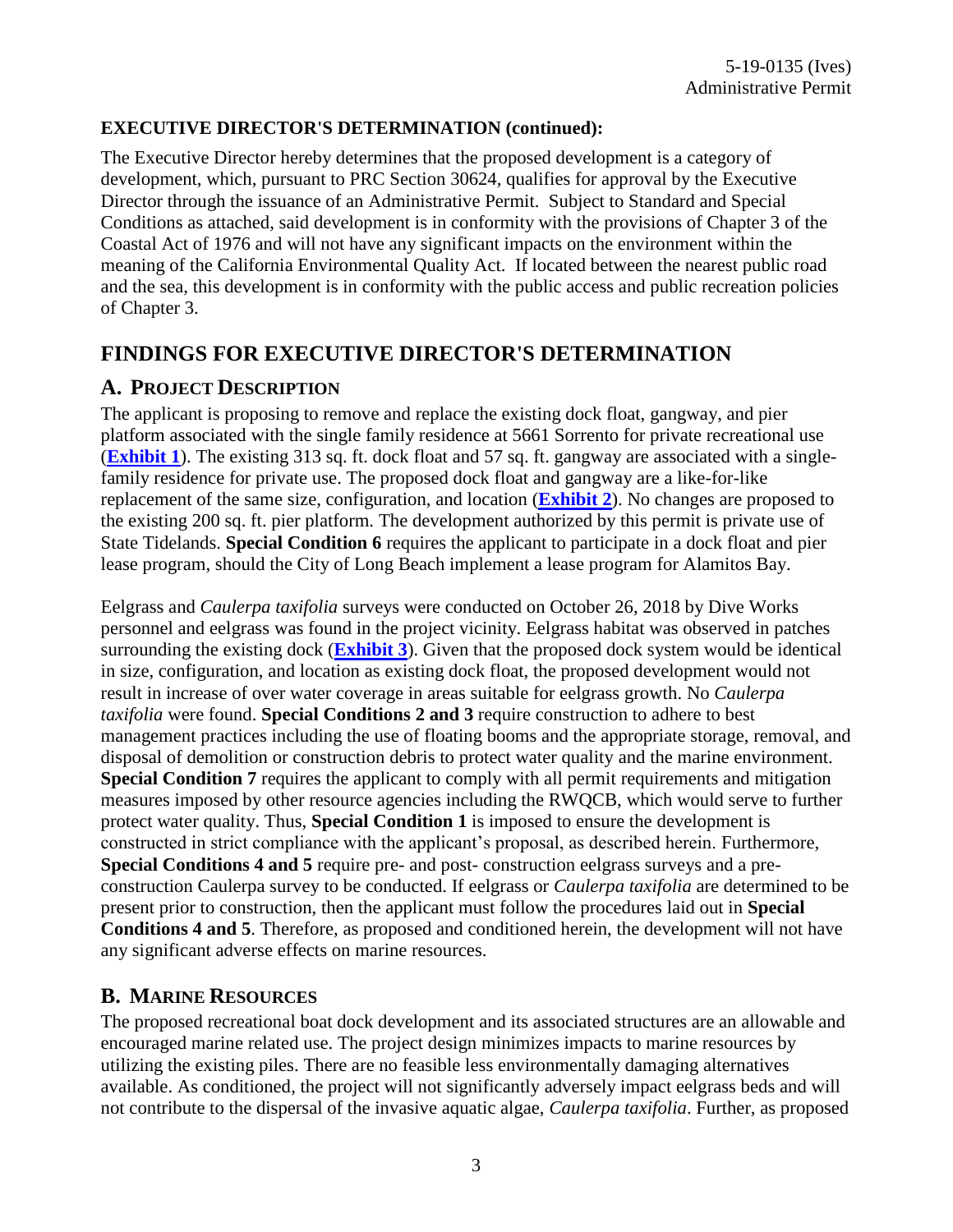### 5-19-0135 (Ives) Administrative Permit

and conditioned, the project, which is to be used solely for recreational boating purposes, conforms to Sections 30224 and 30233 of the Coastal Act.

## **C. WATER QUALITY**

There is potential for discharge of demolition or construction debris into coastal waters at the project site. The applicant has proposed BMPs for the conservation of essential fish habitat. Thus, **Special Condition 1** is imposed to ensure the development is constructed in strict compliance with the applicant's proposal, as described herein. Furthermore, **Special Conditions 2 and 3** require construction to adhere to best management practices including the use of silt curtains if the waters may become turbid and the appropriate storage, removal, and disposal of demolition or construction debris to protect water quality and the marine environment. **Special Condition 7** requires the applicant to comply with all permit requirements and mitigation measures imposed by other resource agencies including the RWQCB, which would serve to further protect water quality. Therefore, the proposed development, as conditioned, conforms with Sections 30230 and 30231 of the Coastal Act regarding the protection of water quality to promote the biological productivity of coastal waters and to protect human health.

### **D. PUBLIC ACCESS**

The proposed development will not affect the public's ability to gain access to, and/or to make use of, the coast and nearby recreational facilities. Therefore, as proposed the development conforms with Sections 30210 through 30214, Sections 30220 through 30224, and 30252 of the Coastal Act.

## **E. LOCAL COASTAL PROGRAM (LCP)**

A coastal development permit is required from the Commission for the proposed development because it is located within the Commission's area of original jurisdiction. The Commission's standard of review for the proposed development is the Chapter 3 policies of the Coastal Act. The City of Long Beach certified LCP, certified by the Commission on July 22, 1980, is advisory in nature and may provide guidance. As conditioned, the proposed development is consistent with Chapter 3 of the Coastal Act and with the certified LCP for the area.

## **F. CALIFORNIA ENVIRONMENTAL QUALITY ACT (CEQA)**

As conditioned, there are no feasible alternatives or additional feasible mitigation measures available that would substantially lessen any significant adverse effect that the activity may have on the environment. Therefore, the Executive Director finds that the proposed project, as conditioned to mitigate the identified impacts, is the least environmentally damaging feasible alternative and can be found consistent with the requirements of the Coastal Act to conform to CEQA.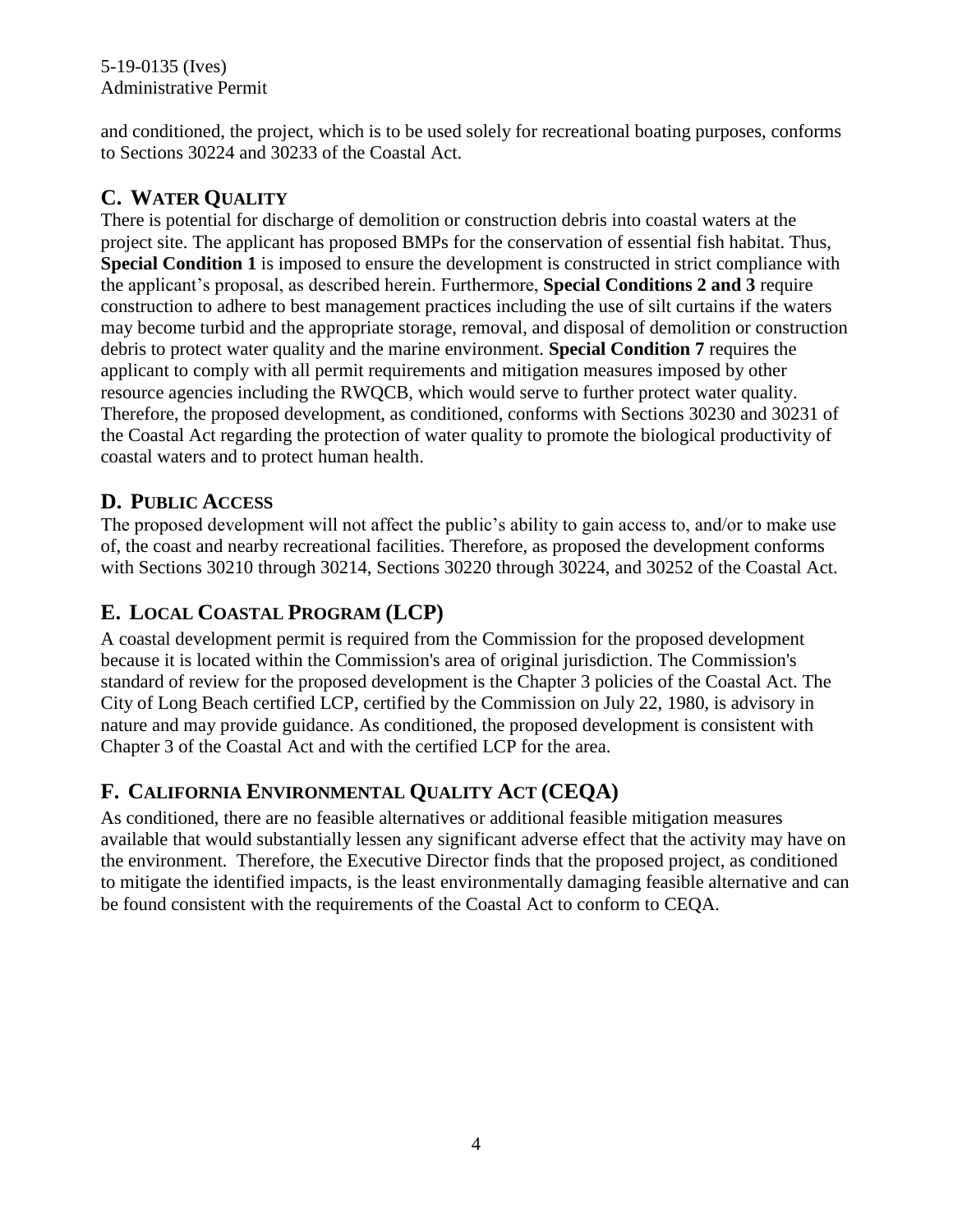### **SPECIAL CONDITIONS**

This permit is granted subject to the following special conditions:

#### **1. Permit Compliance.**

All development must occur in strict compliance with the proposal as set forth in the permit application, subject to any special conditions. Any deviation from the approved project must be submitted for review by the Executive Director to determine whether an amendment to this coastal development permit is required.

#### **2. Water Quality - Construction Responsibilities and Debris Removal**

- a. No demolition or construction materials, equipment, debris, or waste shall be placed or stored where it may enter sensitive habitat, receiving waters or a storm drain, or be subject to wave, wind, rain or tidal erosion and dispersion;
- b. Any and all debris resulting from demolition or construction activities, and any remaining construction material, shall be removed from the project site within 24 hours of completion of the project;
- c. Demolition or construction debris and sediment shall be removed from work areas each day that demolition or construction occurs to prevent the accumulation of sediment and other debris that may be discharged into coastal waters;
- d. Machinery or construction materials not essential for project improvements will not be allowed at any time in the intertidal zone;
- e. If turbid conditions are generated during construction a silt curtain will be utilized to control turbidity;
- f. Floating booms will be used to contain debris discharged into coastal waters and any debris discharged will be removed as soon as possible but no later than the end of each day;
- g. Non buoyant debris discharged into coastal waters will be recovered by divers as soon as possible after loss;
- h. All trash and debris shall be disposed in the proper trash and recycling receptacles at the end of every construction day;
- i. The applicant shall provide adequate disposal facilities for solid waste, including excess concrete, produced during demolition or construction;
- j. Debris shall be disposed of at a legal disposal site or recycled at a recycling facility. If the disposal site is located in the coastal zone, a coastal development permit or an amendment to this permit shall be required before disposal can take place unless the Executive Director determines that no amendment or new permit is legally required;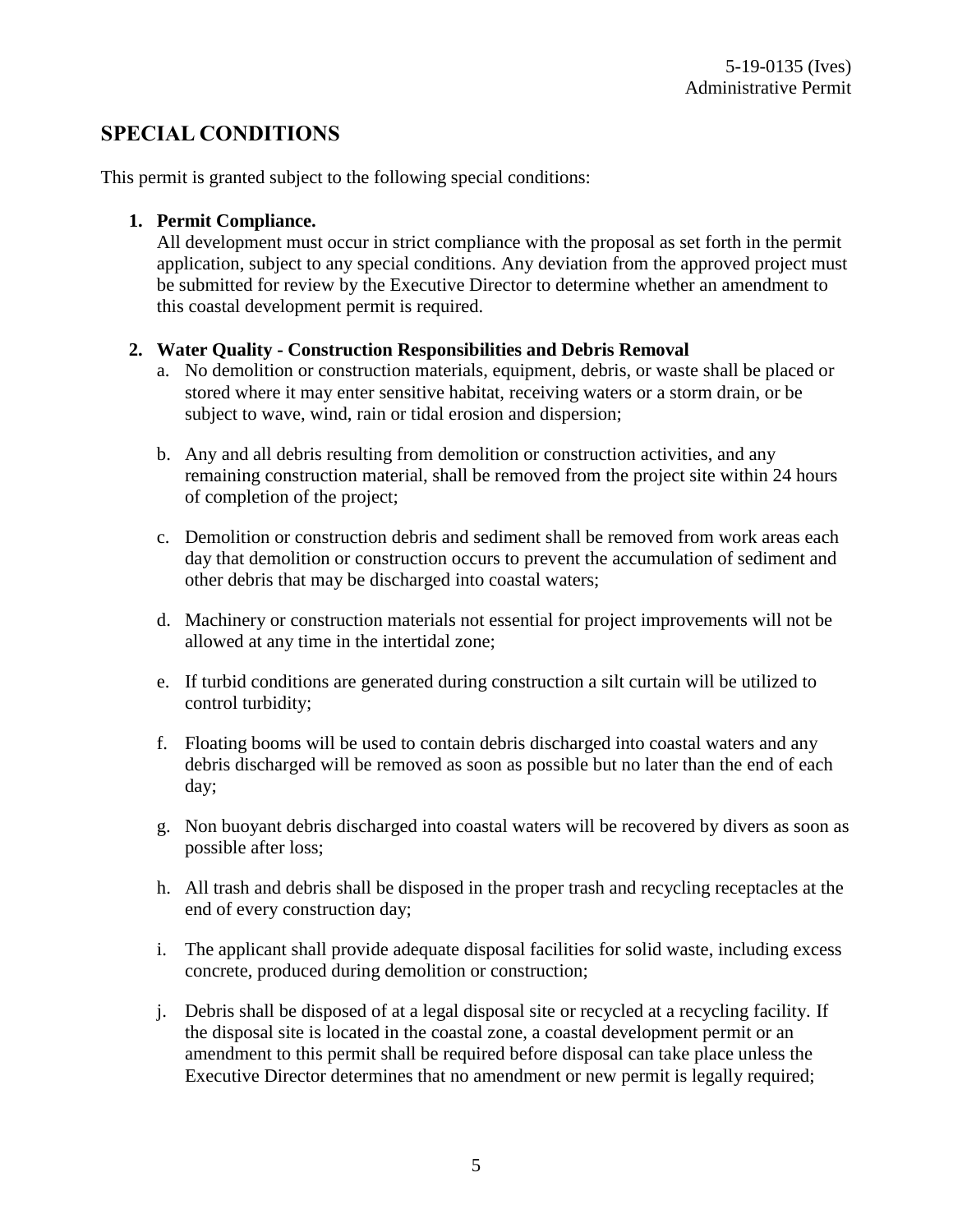- k. All stock piles and construction materials shall be covered, enclosed on all sides, shall be located as far away as possible from drain inlets and any waterway, and shall not be stored in contact with the soil;
- l. Machinery and equipment shall be maintained and washed in confined areas specifically designed to control runoff. Thinners or solvents shall not be discharged into sanitary or storm sewer systems;
- m. The discharge of any hazardous materials into any receiving waters shall be prohibited;
- n. Spill prevention and control measures shall be implemented to ensure the proper handling and storage of petroleum products and other construction materials. Measures shall include a designated fueling and vehicle maintenance area with appropriate berms and protection to prevent any spillage of gasoline or related petroleum products or contact with runoff. The area shall be located as far away from the receiving waters and storm drain inlets as possible;
- o. Best Management Practices (BMPs) and Good Housekeeping Practices (GHPs) designed to prevent spillage and/or runoff of demolition or construction-related materials, and to contain sediment or contaminants associated with demolition or construction activity, shall be implemented prior to the on-set of such activity; and
- p. All BMPs shall be maintained in a functional condition throughout the duration of construction activity.

### **3. Best Management Practices Program**

By acceptance of this permit the applicant agrees that the long-term water-borne berthing of boat(s) in the approved dock and/or boat slip will be managed in a manner that protects water quality pursuant to the implementation of the following BMPs.

- (1) Boat Cleaning and Maintenance Measures:
	- a. In-water top-side and bottom-side boat cleaning shall minimize the discharge of soaps, paints, and debris;
	- b. In-the-water hull scraping or any process that occurs under water that results in the removal of paint from boat hulls shall be prohibited. Only detergents and cleaning components that are designated by the manufacturer as phosphate-free and biodegradable shall be used, and the amounts used minimized; and
	- c. The applicant shall minimize the use of detergents and boat cleaning and maintenance products containing ammonia, sodium hypochlorite, chlorinated solvents, petroleum distillates or lye.
- (2) Solid and Liquid Waste Management Measures:
	- a. All trash, recyclables, and hazardous wastes or potential water contaminants, including old gasoline or gasoline with water, absorbent materials, oily rags, lead acid batteries, anti-freeze, waste diesel, kerosene and mineral spirits will be disposed of in a proper manner and will not at any time be disposed of in the water or gutter.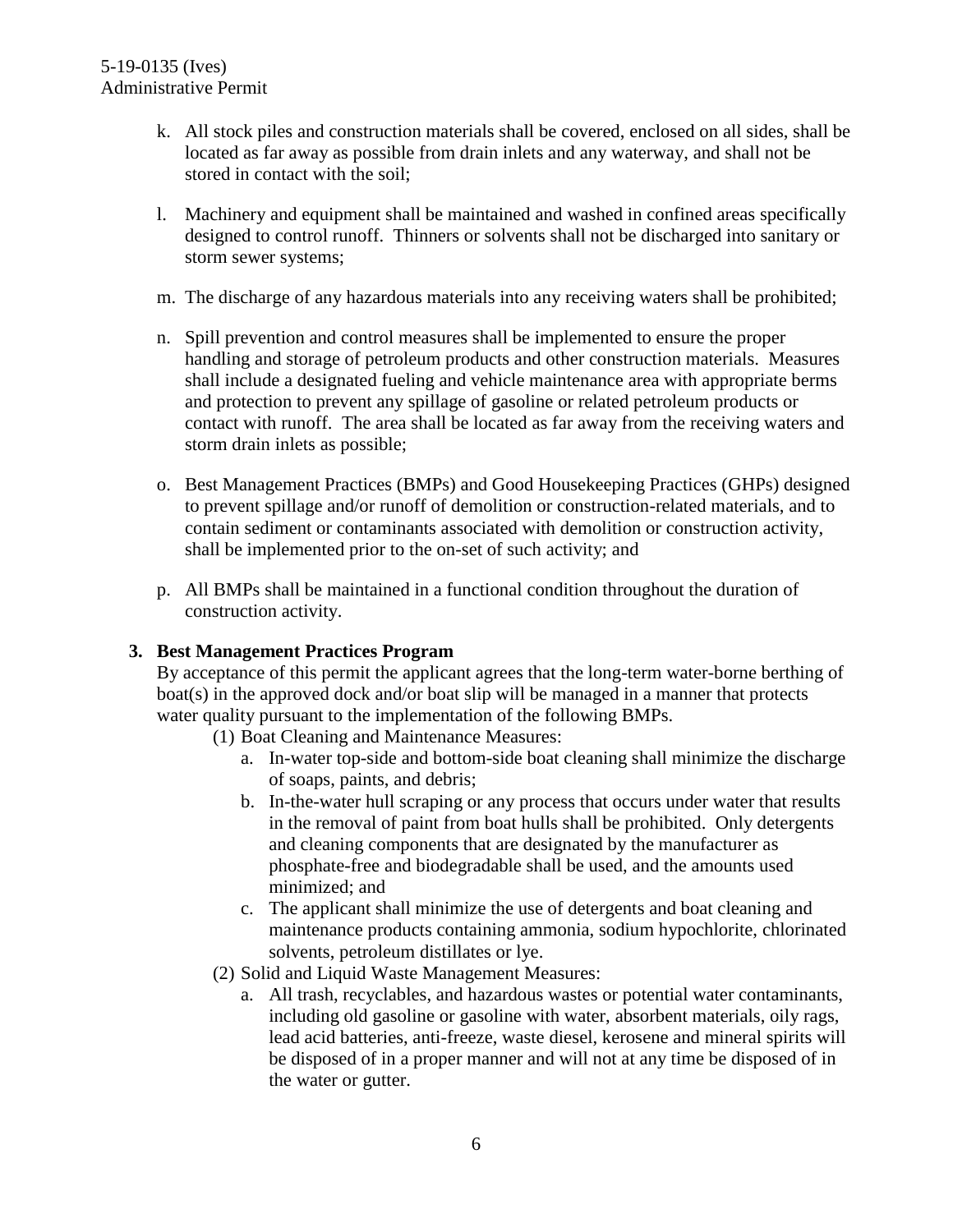- (3) Petroleum Control Management Measures:
	- a. Boaters will practice preventive engine maintenance and will use oil absorbents in the bilge and under the engine to prevent oil and fuel discharges. Oil absorbent materials shall be examined at least once a year and replaced as necessary. Used oil absorbents are hazardous waste in California. Used oil absorbents must therefore be disposed in accordance with hazardous waste disposal regulations. The boaters will regularly inspect and maintain engines, seals, gaskets, lines and hoses in order to prevent oil and fuel spills. The use of soaps that can be discharged by bilge pumps is prohibited;
	- b. If the bilge needs more extensive cleaning (e.g., due to spills of engine fuels, lubricants or other liquid materials), the boaters will use a bilge pump-out facility or steam cleaning services that recover and properly dispose or recycle all contaminated liquids; and
	- c. Bilge cleaners which contain detergents or emulsifiers will not be used for bilge cleaning since they may be discharged to surface waters by the bilge pumps.

### **4. Pre- and Post-Construction Eelgrass Survey(s).**

- A. **Pre-Construction Eelgrass Survey.** Pre-Construction Eelgrass Survey. A valid preconstruction eelgrass (*Zostera marina*) survey shall be completed during the period of active growth of eelgrass (typically March through October). The pre- construction survey shall be completed within 60 days before the start of construction. The survey shall be prepared in full compliance with the "California Eelgrass Mitigation Policy" dated October 2014 (except as modified by this special condition) adopted by the National Marine Fisheries Service and shall be prepared in consultation with the California Department of Fish and Wildlife. The applicant shall submit the eelgrass survey for the review and approval of the Executive Director within five (5) business days of completion of each eelgrass survey and in any event no later than fifteen (15) business days prior to commencement of any development. If the eelgrass survey identifies any eelgrass within the project area which would be impacted by the proposed project, the development shall require an amendment to this permit from the Coastal Commission or a new coastal development permit.
- B. **Post-Construction Eelgrass Survey.** If any eelgrass is identified in the project area by the survey required in subsection A of this condition above, within 30 days of completion of construction if completion of construction occurs within the active growth period, or within the first 30 days of the next active growth period following completion of construction that occurs outside of the active growth period, the applicant shall survey the project site to determine if any eelgrass was adversely impacted. The survey shall be prepared in full compliance with the "California Eelgrass Mitigation Policy" dated October 2014 (except as modified by this special condition) adopted by the National Marine Fisheries Service and shall be prepared in consultation with the California Department of Fish and Wildlife. The applicant shall submit the post-construction eelgrass survey for the review and approval of the Executive Director within thirty (30) days after completion of the survey. If any eelgrass has been impacted by project construction, the applicant shall replace the impacted eelgrass at a minimum 1.38:1 ratio on-site, or at another appropriate location subject to the approval of the Executive Director, in accordance with the California Eelgrass Mitigation Policy. Any exceptions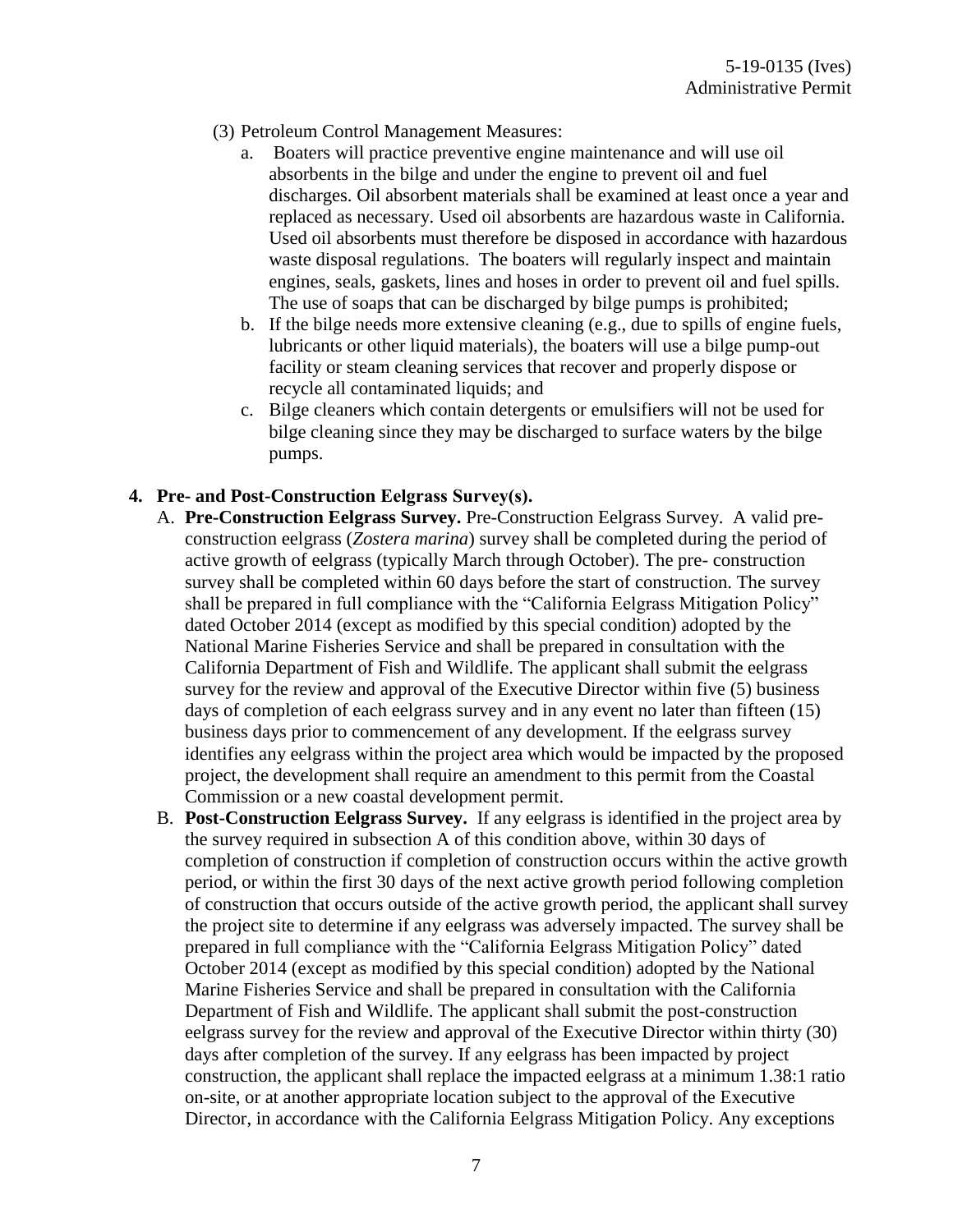to the required 1.38:1 mitigation ratio found within CEMP shall not apply. Implementation of mitigation shall require an amendment to this permit or a new coastal development permit unless the Executive Director determines that no amendment or new permit is legally required.

### **5. Pre-construction** *Caulerpa Taxifolia* **Survey**

- A. Not earlier than 90 days nor later than 30 days prior to commencement or re-commencement of any development authorized under this coastal development permit (the "project"), the applicant shall undertake a survey of the project area and a buffer area at least 10 meters beyond the project area to determine the presence of the invasive alga *Caulerpa taxifolia*. The survey shall include a visual examination of the substrate.
- B. The survey protocol shall be prepared in consultation with the Regional Water Quality Control Board, the California Department of Fish and Wildlife, and the National Marine Fisheries Service.
- C. Within five (5) business days of completion of the survey, the applicant shall submit the survey:
	- (1) for the review and approval of the Executive Director; and
	- (2) to the Surveillance Subcommittee of the Southern California Caulerpa Action Team (SCCAT). The SCCAT Surveillance Subcommittee may be contacted through California Department of Fish & Wildlife (858/467-4218) National Marine Fisheries Service (562/980-4043).
- D. If *Caulerpa taxifolia* is found within the project or buffer areas, the applicant shall not proceed with the project until 1) the applicant provides evidence to the Executive Director, subject to concurrence by the Executive Director, that all *C. taxifolia* discovered within the project and buffer area has been eliminated in a manner that complies with all applicable governmental approval requirements, including but not limited to those of the California Coastal Act, or 2) the applicant has revised the project to avoid any contact with *C. taxifolia*. No revisions to the project shall occur without a Coastal Commission approved amendment to this coastal development permit unless the Executive Director determines that no amendment is legally required.

### **6. Dock Float and Pier Leases.**

By acceptance of Coastal Development Permit 5-19-0135, the permittee agrees, on behalf of itself and all successors and assigns, that should the City of Long Beach implement a dock float and pier lease program for the Alamitos Bay area for the limited term private use and occupation of State tidelands for development associated with recreational boating activities (i.e., private docks and piers), the development subject to this permit shall be subject to the terms of such dock float and pier lease program. The approval of this permit shall not constitute a waiver of any public rights that exist or may exist on the subject property including, but not necessarily limited to, the tidelands and submerged land beneath the development approved by this Coastal Development Permit. The permittee shall not use this permit as evidence of a waiver of any public rights that may exist on the property.